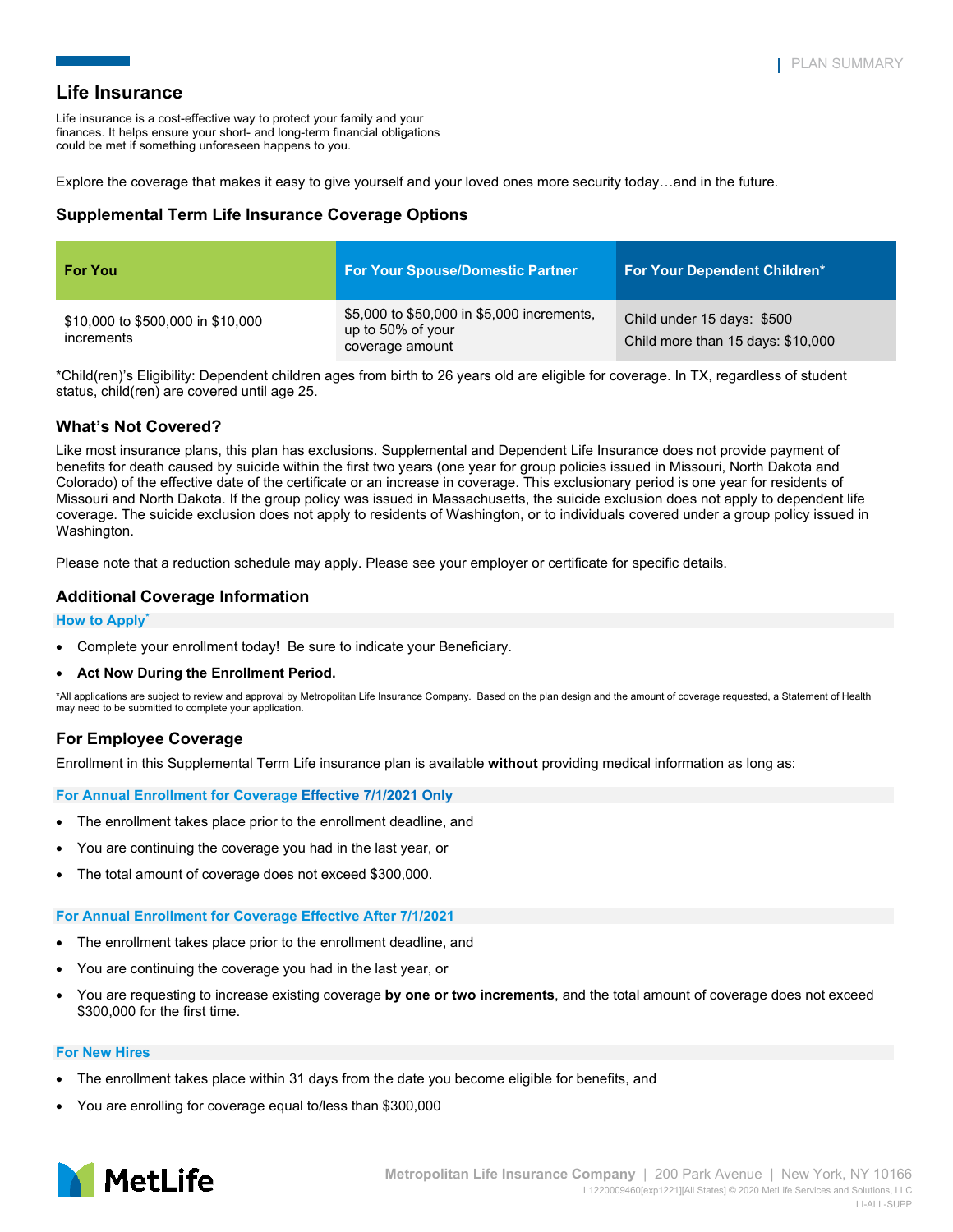Life insurance is a cost-effective way to protect your family and your finances. It helps ensure your short- and long-term financial obligations could be met if something unforeseen happens to you.

If you do not meet all of the conditions stated above, you will need to provide additional medical information by completing a Statement of Health form.

# **For Dependent Coverage†**

You must be covered in order to obtain coverage for your spouse/domestic partner and child(ren).

Your spouse/domestic partner does **not need** to provide medical information as long as: **†** A domestic partner declaration may be required for those partners not registered with a government agency where such registration is available.

#### **For Annual Enrollment**

- The enrollment takes place prior to the enrollment deadline, and
- You are continuing the coverage you had for your spouse/domestic partner in the last year.

#### **For New Hires**

• The enrollment takes place within 31 days from the date you become eligible for benefits.

If you do not meet all of the conditions stated above, you will need to provide additional medical information by completing a Statement of Health form.

## **About Your Coverage Effective Date**

You must be Actively at Work on the date your coverage becomes effective. Your coverage must be in effect in order for your spouse/domestic partner's and eligible children's coverage to take effect. In addition, your spouse/domestic partner and eligible child(ren) must not be home or hospital confined or receiving or applying to receive disability benefits from any source when their coverage becomes effective.

If Actively at Work requirements are met, coverage will become effective on July 1, 2021 or the first of the month following the receipt of your completed application for all requests that do not require additional medical information. A request for your amount that requires additional medical information and is not approved by the date listed above will not be effective until the later of the date that notice is received that MetLife has approved the coverage or increase if you meet Actively at Work requirements on that date, or the date that Actively at Work requirements are met after MetLife has approved the coverage or increase. The coverage for your spouse/domestic partner and eligible child(ren) will take effect on the date they are no longer confined, receiving or applying for disability benefits from any source or hospitalized.

### **Who Can Be A Designated Beneficiary?**

You can select any beneficiary(ies) other than your employer for your Supplemental coverages, and you may change your beneficiary(ies) at any time. You can also designate more than one beneficiary. You are the beneficiary for your Dependent coverage.

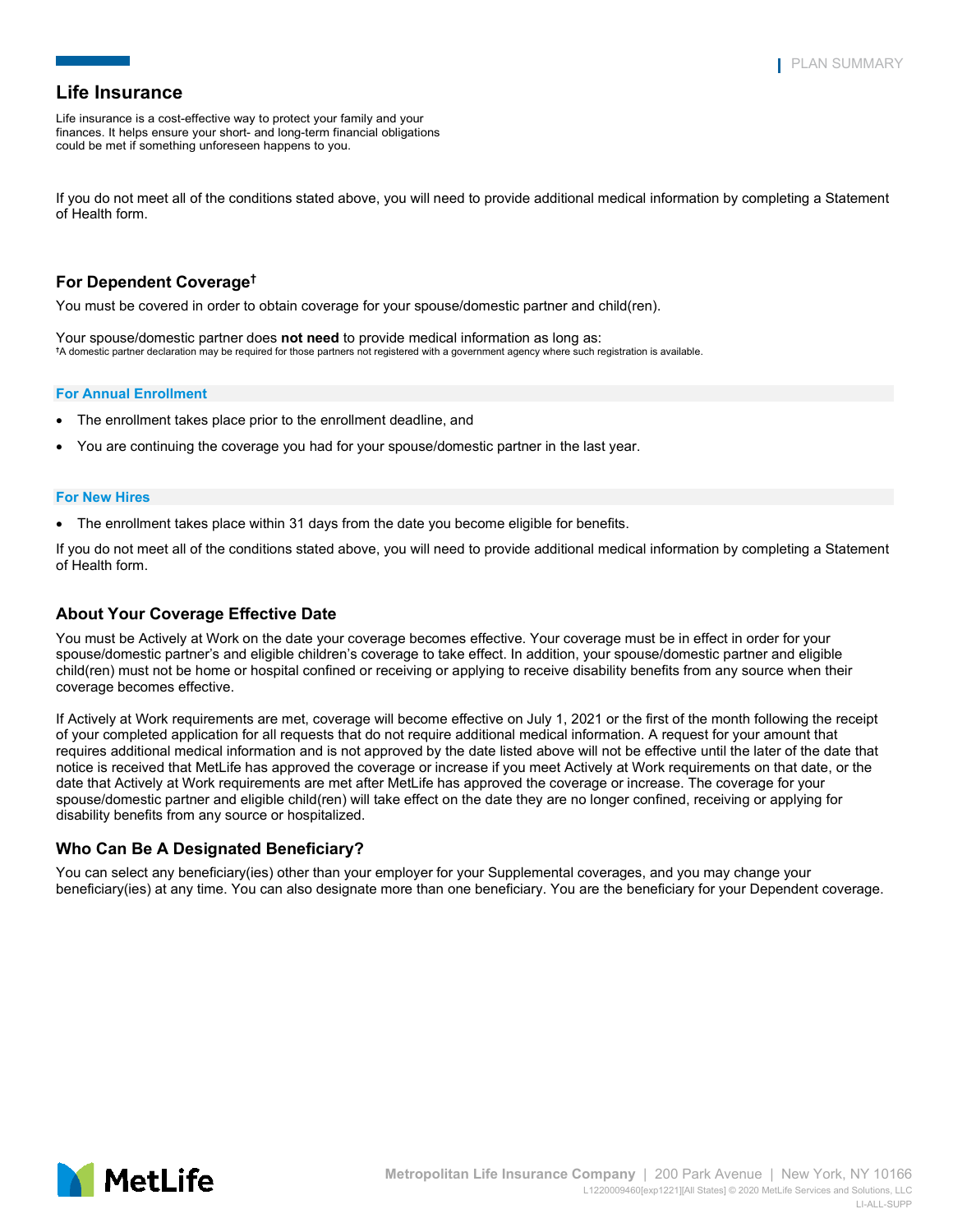Life insurance is a cost-effective way to protect your family and your finances. It helps ensure your short- and long-term financial obligations could be met if something unforeseen happens to you.

# **Monthly Costs\* for Supplemental Term Life Insurance**

You have the option to purchase Supplemental Term Life Insurance. Listed below are your monthly rates (based on your age as of your last birthday) as well as those for your spouse/domestic partner (**based on your age as of your last birthday**). Rates to cover your child(ren) are also shown.

| Age                                   | <b>Monthly Cost Per \$1,000 of Employee</b><br>Coverage | Monthly Cost Per \$1,000 of<br><b>Spouse/Domestic Partner Coverage</b> |
|---------------------------------------|---------------------------------------------------------|------------------------------------------------------------------------|
| Under 25                              | \$0.040                                                 | \$0.040                                                                |
| $25 - 29$                             | \$0.060                                                 | \$0.060                                                                |
| $30 - 34$                             | \$0.060                                                 | \$0.060                                                                |
| $35 - 39$                             | \$0.080                                                 | \$0.080                                                                |
| $40 - 44$                             | \$0.100                                                 | \$0.100                                                                |
| $45 - 49$                             | \$0.140                                                 | \$0.140                                                                |
| $50 - 54$                             | \$0.220                                                 | \$0.220                                                                |
| $55 - 59$                             | \$0.420                                                 | \$0.420                                                                |
| $60 - 64$                             | \$0.660                                                 | \$0.660                                                                |
| $65 - 69$                             | \$1.220                                                 | \$1.220                                                                |
| $70 +$                                | \$2.060                                                 | \$2.060                                                                |
| Cost for your Child(ren) <sup>t</sup> | \$0.100                                                 |                                                                        |

† Covers all eligible children

\*Note: rates are subject to the policy's right to change premium rates, and the employer's right to change employee contributions.

Use the table below to calculate your premium based on the amount of life insurance you will need. **Example:** \$100,000 Supplemental Life Coverage

| 1. Enter the rate from the table<br>(example age 36)                                                            | \$0.080 |  |
|-----------------------------------------------------------------------------------------------------------------|---------|--|
| 2. Enter the amount of insurance in<br>thousands of dollars (Example: for<br>\$100,000 of coverage enter \$100) | \$100   |  |
| <b>3.</b> Monthly premium $(1) \times (2)$                                                                      | \$8.00  |  |

Repeat the three easy steps above to determine the cost for each coverage selected.

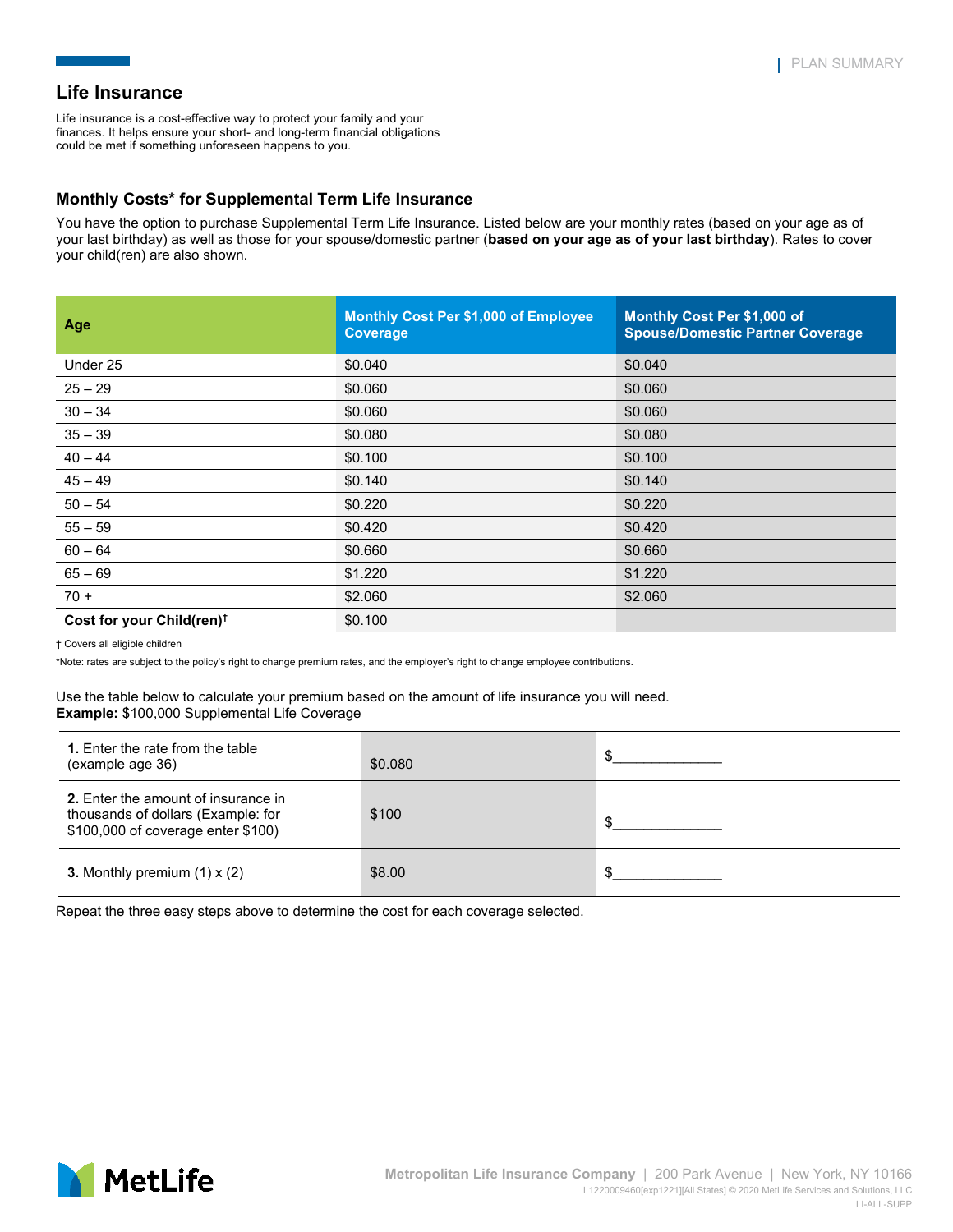Life insurance is a cost-effective way to protect your family and your finances. It helps ensure your short- and long-term financial obligations could be met if something unforeseen happens to you.

## **Once Enrolled, You have Access to MetLife AdvantagesSM — Services to Help Navigate What Life May Bring**

### **Grief Counseling1 To help you, your dependents, and your beneficiaries cope with loss**

You, your dependents, and your beneficiaries have access to grief counseling<sup>1</sup> sessions and funeral related concierge services to help cope with a loss — at no extra cost. Grief counseling services provide confidential and professional support during a difficult time to help address personal and funeral planning needs. At your time of need, you and your dependents have 24/7 access to a work/life counselor. You simply call a dedicated 24/7 toll-free number to speak with a licensed professional experienced in helping individuals who have suffered a loss. Sessions can either take place in-person or by phone. You can have up to five face-to-face grief counseling sessions per event to discuss any situation you perceive as a major loss, including but not limited to death, bankruptcy, divorce, terminal illness, or losing a pet.<sup>1</sup> In addition, you have access to funeral assistance for locating funeral homes and cemetery options, obtaining funeral cost estimates and comparisons, and more. You can access these services by calling 1-888-319-7819 or log on to www.metlifegc.lifeworks.com (Username: metlifeassist; Password: support).

Download this helpful Funeral Planning Guide at [https://www.metlife.com/funeralplanning/funeral-guide/.](https://www.metlife.com/funeralplanning/funeral-guide/)

### **Beneficiary Grief Counseling <sup>1</sup> To help your beneficiaries cope with loss**

Personalized counseling sessions to meet your beneficiary's needs. Any beneficiary who receives the life insurance proceeds is eligible for up to 5 counseling sessions. These sessions can be in-person or by phone with one of LifeWorks' network of counselors who provide professional, confidential support during difficult times.

Download this helpful Funeral Planning Guide at<https://www.metlife.com/funeralplanning/funeral-guide/>

### **Funeral Discounts and Planning Services2**

#### **Ensuring your final wishes are honored**

As a MetLife group life policyholder, you and your family may have access to funeral discounts, planning and support to help honor a loved one's life — at no additional cost to you. Dignity Memorial provides you and your loved ones access to discounts of up to 10% off of funeral, cremation and cemetery services through the largest network of funeral homes and cemeteries in the United States.

When using a Dignity Memorial Network you have access to convenient planning services — either online at www.finalwishesplanning.com, by phone (1-866-853-0954), or by paper — to help make final wishes easier to manage. You also have access to assistance from compassionate funeral planning experts to help guide you.

#### **Beneficiary Claim Assistance3 For support when beneficiaries need it most**

This program is designed to help beneficiaries sort through the details and serious questions about claims and financial needs during a difficult time. MetLife has arranged for Massachusetts Mutual Life Insurance Company (Mass Mutual) financial professionals to be available for assistance in-person or by telephone to help with filing life insurance claims, government benefits and help with financial questions.

#### **Life Settlement Account5**

#### **For immediate access to death proceeds**

The Total Control Account ® (TCA) settlement option provides your loved ones with a safe and convenient way to manage the proceeds of a life or accidental death and dismemberment claim payments of \$5,000 or more, backed by the financial strength and claims paying ability of Metropolitan Life Insurance Company. TCA death claim payments relieve beneficiaries of the need to make immediate decisions about what to do with a lump-sum check and enable them to have the flexibility to access funds as needed while earning a guaranteed minimum interest rate on the proceeds as they assess their financial situations. Call 1-800-638-7283 for more information about options available to you.

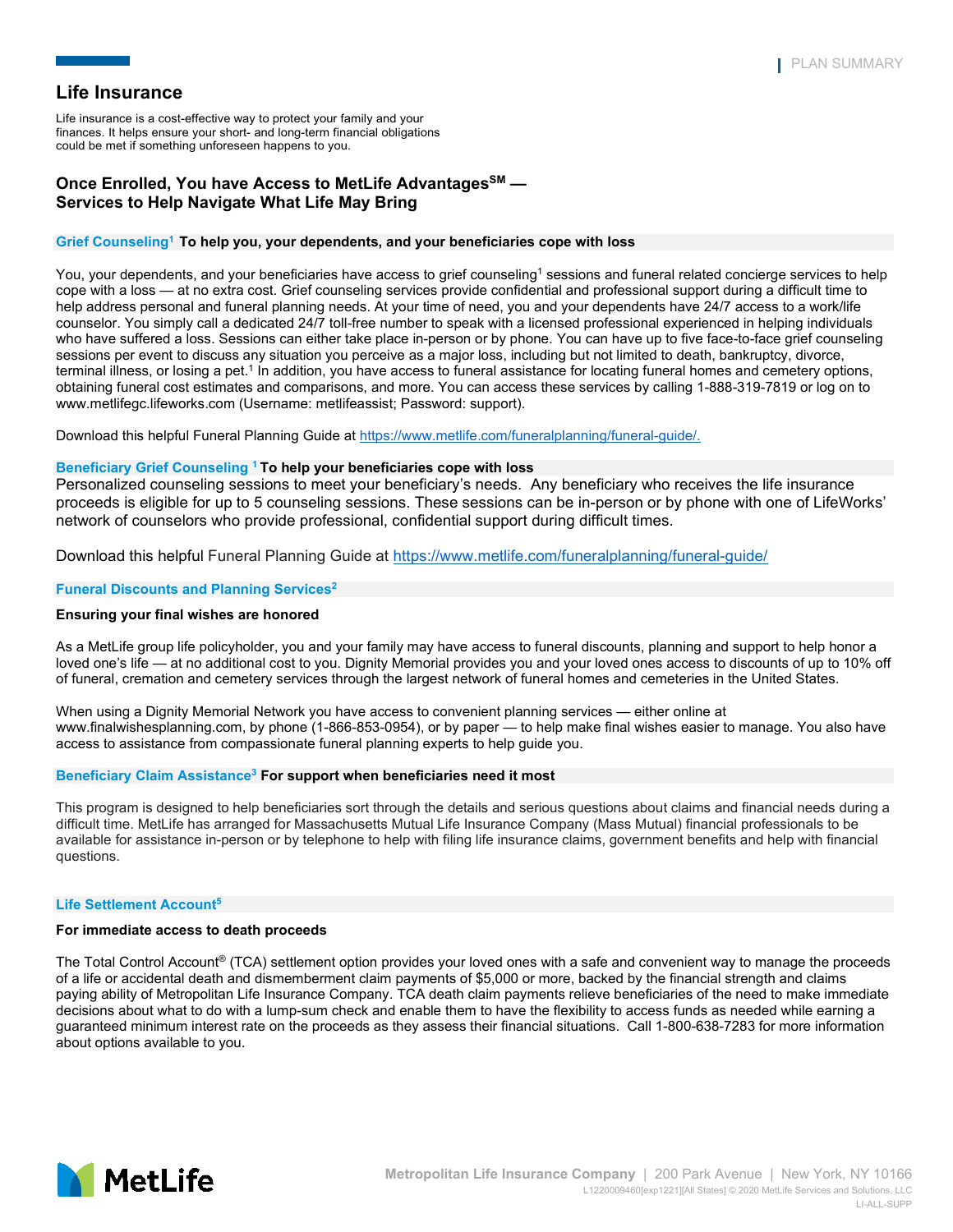Life insurance is a cost-effective way to protect your family and your finances. It helps ensure your short- and long-term financial obligations could be met if something unforeseen happens to you.

### **Will Preparation7**

### **To help ensure your decisions are carried out**

When you enroll for supplemental term life coverage, you will automatically receive access to Will Preparation Services at no extra cost to you. Both you and your spouse/domestic partner will have unlimited in-person or telephone access to one of MetLife Legal Plans, Inc nationwide network of 14,000+ participating attorneys for preparation of or updating a will, living will or power of attorney.\* When you use a participating plan attorney, there will be no charge for the services.\* Like life insurance, a carefully prepared will (simple or complex), living will and power of attorney are important.

- A will lets you define your most important decisions, such as who will care for your children or inherit your property.
- A living will ensures your wishes are carried out and protects your loved ones from having to make very difficult and personal medical decisions by themselves. Also called an "advanced directive," it is a document authorized by statutes in all states that allows you to provide written instructions regarding use of extraordinary life-support measures and to appoint someone as your proxy or representative to make decisions on maintaining extraordinary life-support if you should become incapacitated and unable to communicate your wishes.
- Powers of attorney allow you to plan ahead by designating someone you know and trust to act on your behalf in the event of unexpected occurrences or if you become incapacitated

Call 1-800-821-6400 and a Client Service Representative will assist you.

\* You also have the flexibility of using an attorney who is not participating in the MetLife Legal Plans, Inc. network and being reimbursed for covered services according to a set fee schedule. In that case you will be responsible for any attorney's fees that exceed the reimbursed amount.

#### **Estate Resolution Services<sup>SM7</sup> (ERS)**

#### **Personal service and compassion assistance to help probate your and your spouse's/domestic partner's estates.**

MetLife Estate Resolution Services<sup>SM</sup> provides probate services in person or over the phone to the representative (executor or administrator) of the deceased employee's estate and the estate of the employee's spouse/domestic partner. Estate Resolution Services include preparation of documents and representation at court proceedings needed to transfer the probate assets from the estate to the heirs and completion of correspondence necessary to transfer non-probate assets. ERS covers participating plan attorneys' fees for telephone and face-to-face consultations or for the administrator or executor to discuss general questions about the probate process.

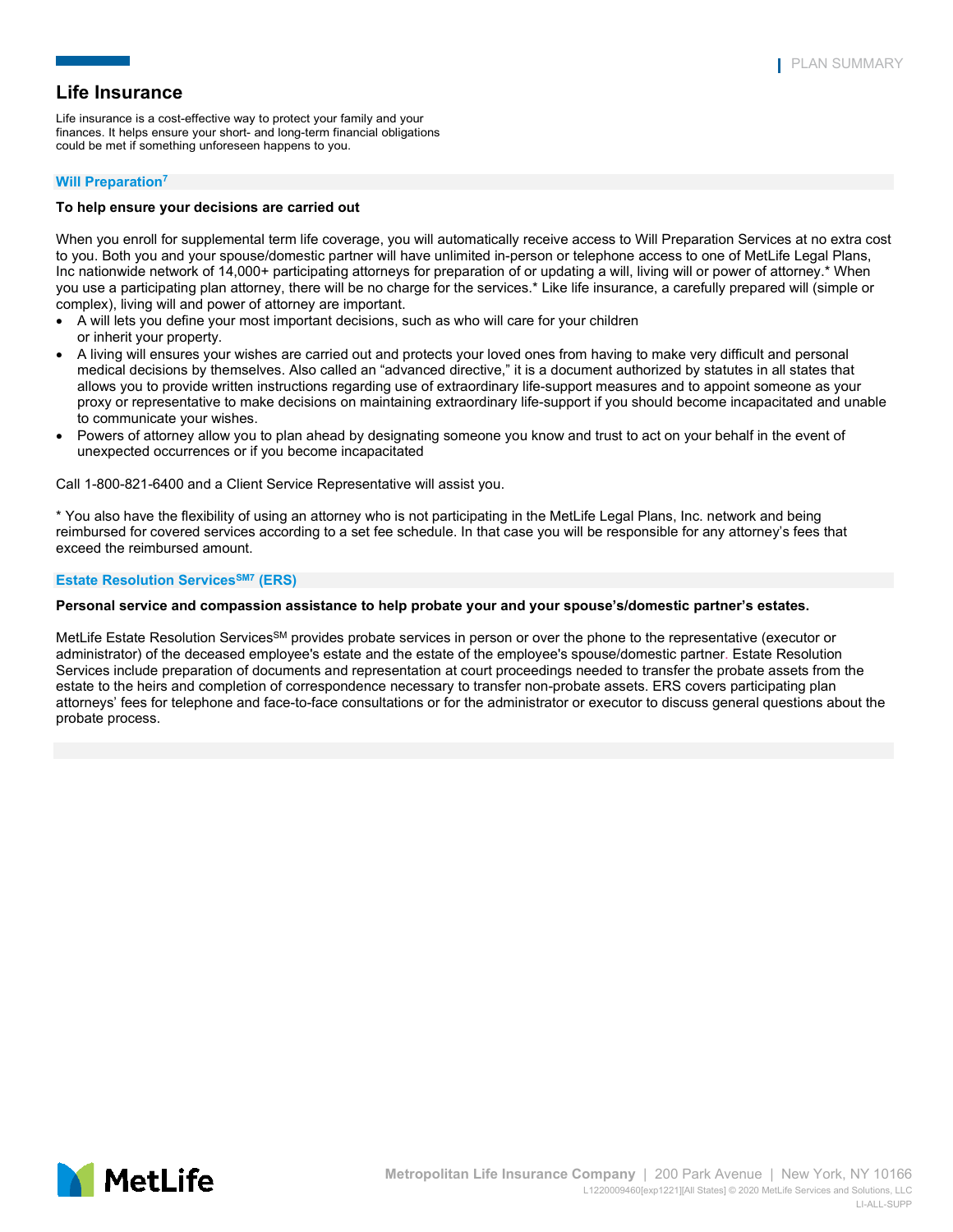Life insurance is a cost-effective way to protect your family and your finances. It helps ensure your short- and long-term financial obligations could be met if something unforeseen happens to you.

#### **WillsCenter.com8**

### **Self-service online legal document preparation**

Employees and spouses/domestic partners have access to WillsCenter.com, an online document service to prepare and update a will, living will, power of attorney, funeral directive, memorandum of wishes or HIPAA authorization form in a secure 24/7 environment at no additional cost. This service is available with all life coverages. Log on t[o www.willscenter.com](http://www.willscenter.com/) to register as a new user.

#### **Portability**

#### **So you can keep your coverage even if you leave your current employer**

Should you leave North Kansas City School District for any reason, and your Basic, Supplemental and Dependent Term Life and Personal, Supplemental and Dependent Accidental Death and Dismemberment insurance under this plan terminates, you will have an opportunity to continue group term coverage ("portability") under a different policy, subject to plan design and state availability. Rates will be based on the experience of the ported group and MetLife will bill you directly. Rates may be higher than your current rates. To take advantage of this feature, you must have coverage of at least \$10,000 up to a maximum of \$2,000,000.

Portability is also available on coverage you've selected for your spouse/domestic partner and dependent child(ren). The maximum amount of coverage for spouse/domestic partners is \$250,000; the maximum amount of dependent child coverage is \$25,000. Increases, decreases and maximums are subject to state availability.

Generally, there is no minimum time for you to be covered by the plan before you can take advantage of the portability feature. Please see your employer or certificate for specific details.

Please note that if you experience an event that makes you eligible for portable coverage, please call a MetLife representative at 1- 888-252-3607 or contact your employer for more information.

#### **Accelerate Benefits Option<sup>10</sup>**

#### **For access to funds during a difficult time**

If you become terminally ill and are diagnosed with 12 months or less to live, you have the option to receive up to 80% of your life insurance proceeds. This can go a long way towards helping your family meet medical and other expenses at a difficult time. Amounts not accelerated will continue under your employer's plan for as long as you remain eligible per the certificate requirements and the group policy remains in effect.

The accelerated life insurance benefits offered under your certificate are intended to qualify for favorable tax treatment under Section 101(g) of the Internal Revenue Code (26 U.S.C.Sec 101(g)). 10

Accelerated Benefits Option is not the same as long term care insurance (LTC). LTC provides nursing home care, home-health care, personal or adult day care for individuals above age 65 or with chronic or disabling conditions that require constant supervision.

The Accelerated Benefits Option is also available to spouses/domestic partners insured under Dependent Life insurance plans. This option is not available for dependent child coverage.

#### **Conversion**

#### **For protection after your coverage terminates**

You can generally convert your group term life insurance benefits to an individual whole life insurance policy if your coverage terminates in whole or in part due to your retirement, termination of employment, or change in employee class. Conversion is available on all group life insurance coverages. Please note that conversion is **not** available on AD&D coverage. If you experience an event that makes you eligible to convert your coverage, please call 1-877-275-6387 to begin the conversion process. Please contact your plan employer for more information.

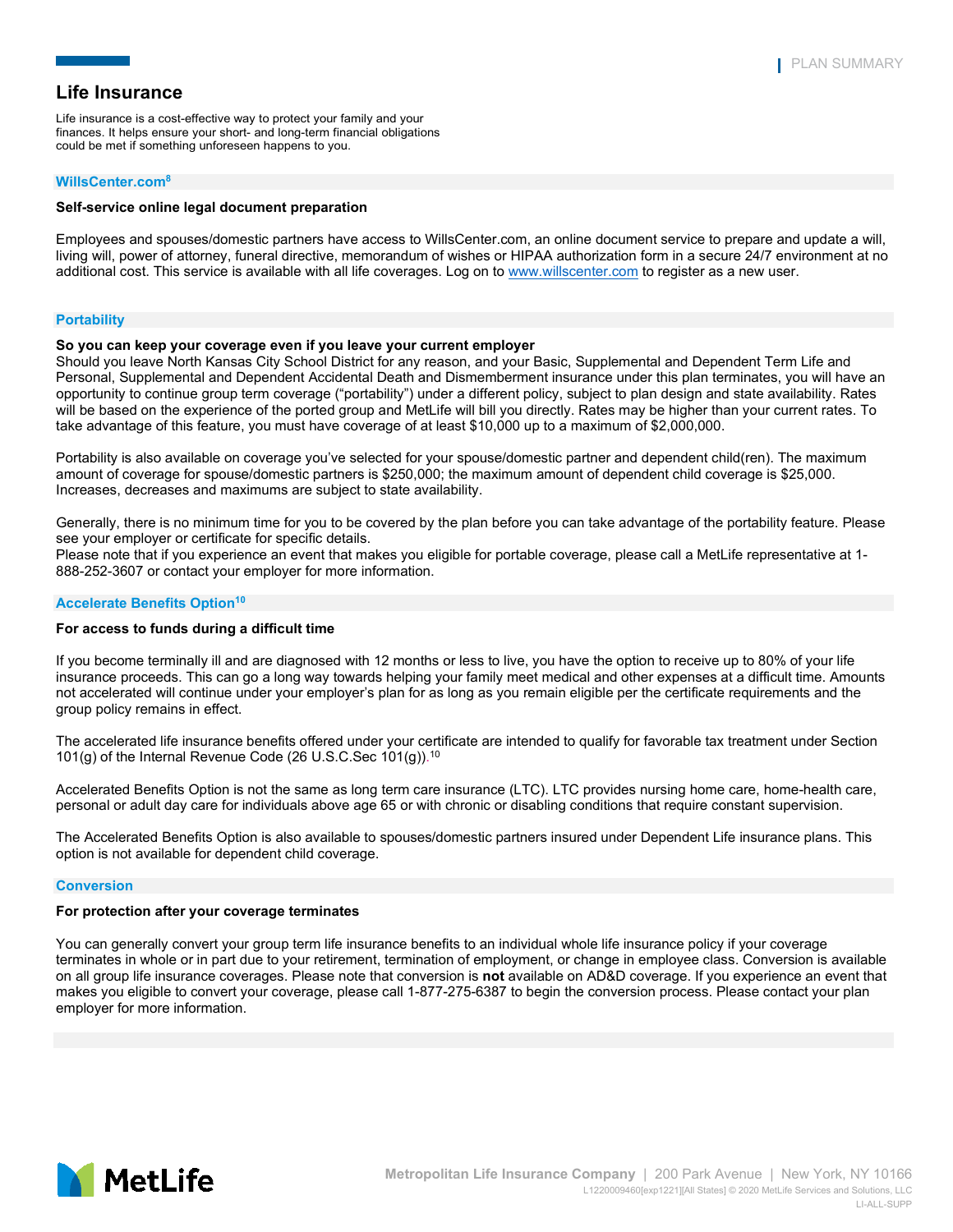Life insurance is a cost-effective way to protect your family and your finances. It helps ensure your short- and long-term financial obligations could be met if something unforeseen happens to you.

#### **Waiver of Premiums for Total Disability (Continued Protection) – Employee only**

#### **Offering continued coverage when you need it most**

If you become Totally Disabled, you may qualify to continue certain insurance. You may also be eligible for waiver of your supplemental term life premium until you reach age 65, die, or recover from your disability, whichever is sooner.

Total Disability or Totally Disabled means you are unable to do your job and any other job for which you are fit by education, training or experience due to injury or sickness. The Total Disability must begin before age 60, and your waiver will begin after you have satisfied a 180 day waiting period of continuous disability. The waiver of premium will end when you turn age 65, die, or recover. Please note that this benefit is only available after you have participated in the supplemental term life plan for 12 months and it is not available on dependent coverage. This 12 month requirement applies to new participants in the plan.

If you return to work after completing part or all of the 180 day waiting period and later cease active work due to the same or a related Total Disability while your coverage is being continued, you will be given credit for the prior partial or total completion of the waiting period and it will be considered a continuation of the original Total Disability. This means that if you completed the waiting period of continuous disability in the original period of disability, you will not need to complete another one.

- You must notify MetLife of the later period of cessation of active work within 12 months of when that period began.
- The amount of insurance being continued will be the same as during the original period of disability, subject to any reductions in coverage amount due to age.